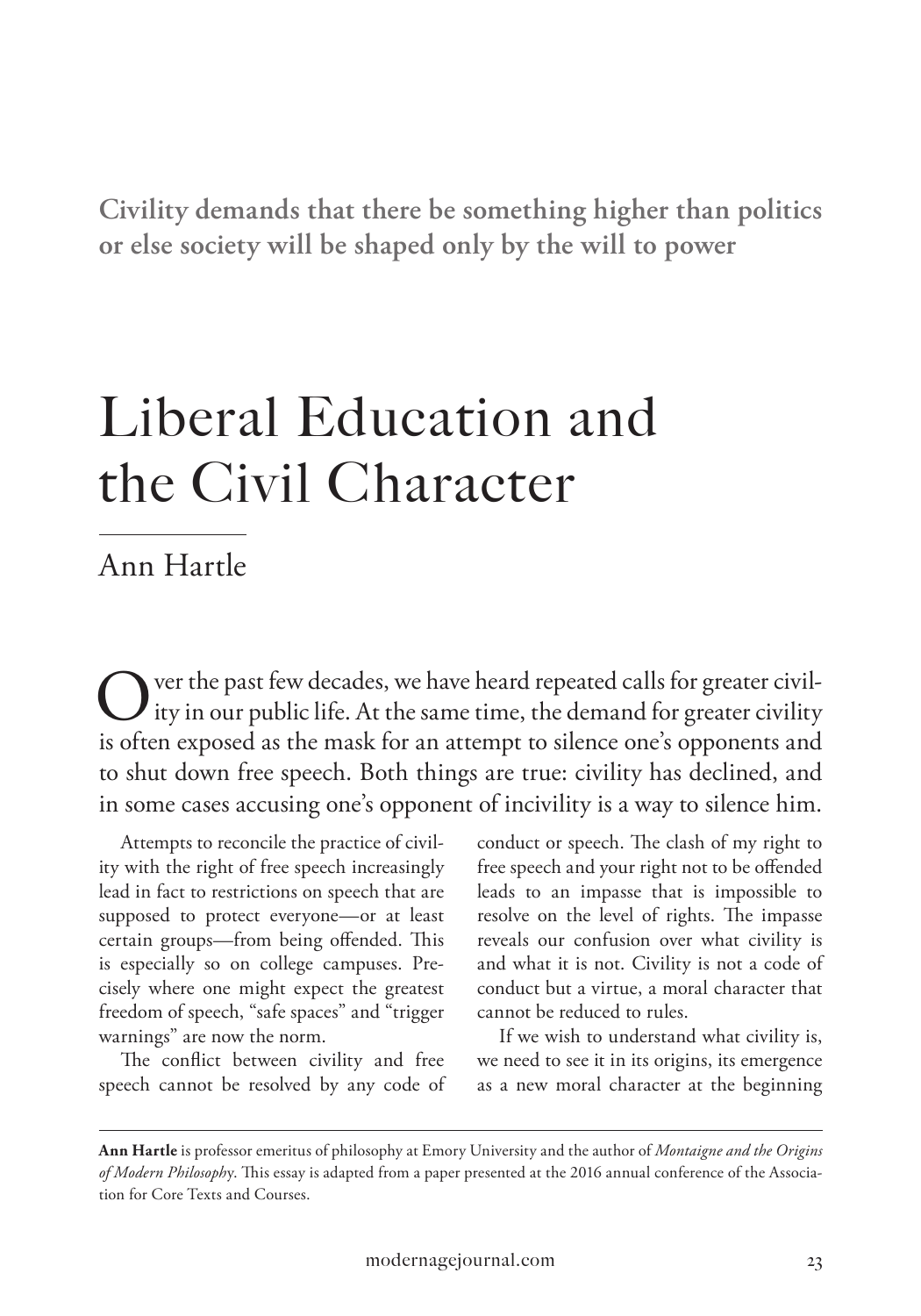of the modern era. This character was first given expression in the *Essays* of Michel de Montaigne. Civility is actually the overcoming of the will to power, the natural desire to dominate others, not a mask for covering over that natural political attitude. Without civility, there is only the will to power. And in order for civility to exist, there must be something higher, more important, than politics.

 $\bigcap$  ivility does not appear among the moral virtues that Aristotle discusses in the *Nicomachean Ethics*. Beginning with courage and ending with the comprehensive political virtue of justice, Aristotle sets out the moral character that is desirable for political life. In book 1, he makes it clear that politics is the master science of the human good. The moral virtues, then, must be understood in relation to political life.

Not all forms of human association are "political" in the strict sense. Political relationships are ultimately concerned with the just and the unjust and with ruling and being ruled within the context of justice. Political association exists for the sake of the common good, and the common good is justice.

Aristotle sets forth what we might call a very strong notion of the common good. We tend to use that term rather loosely, but what Aristotle has in mind is a good that can only be pursued in common (not simply a good that we all as individuals happen to want, for example, food and shelter). The common good *is* justice, and justice is the virtue that in some sense includes the other virtues. The closest that Aristotle comes to the virtue of civility is what he calls "like-mindedness." This, he says, is "political friendship": "To the extent that people share in community, there is friendship, since to this extent there is also what is just."

Cities are like-minded "whenever people are of the same judgment concerning what is advantageous, choose the same things, and do what has been resolved in common." The six regimes discussed in Aristotle's *Politics* are judged to be good or bad, just or unjust, according to the standard of the common good. And this standard persisted in political life and political philosophy through the Middle Ages.

It is this standard that modern political philosophy, beginning with Machiavelli, rejects. Machiavelli points toward the idea of civility in a term that he invented, "the civil principality." But it is Michel de Montaigne who is the first to present us with a portrait of the civil character in his essays, a genre that he himself invented as the expression of this character.

Like Machiavelli, Montaigne rejects the standard of the common good. In fact, he claims that the idea of the common good is simply the "pretext of reason" for the actions of vicious men.<sup>1</sup> He says that since philosophy has not been able to find a way to the good that is common, "let each one seek it in his particularity!" If there is no common good, then each individual is free to pursue the good in his own way. Whereas Aristotle, in his discussion of "the best city," writes, "one ought not even consider that a citizen belongs to himself, but rather that all belong to the city; for each individual is a part of the city," Montaigne says that "the greatest thing in the world is to know how to belong to oneself."

"Let each one seek it in his particularity" individual freedom—is the first pillar of liberalism. (Here I am referring to what might be called "classical liberalism," not to liberalism as it is most often used in our contemporary debates between left and right.) But how can these free individuals, who are not bound to each other by the common good, constitute any kind of community?

The second pillar of liberalism, then, is representative government and the rule of law. The question that subsequently arises and that has become especially acute in our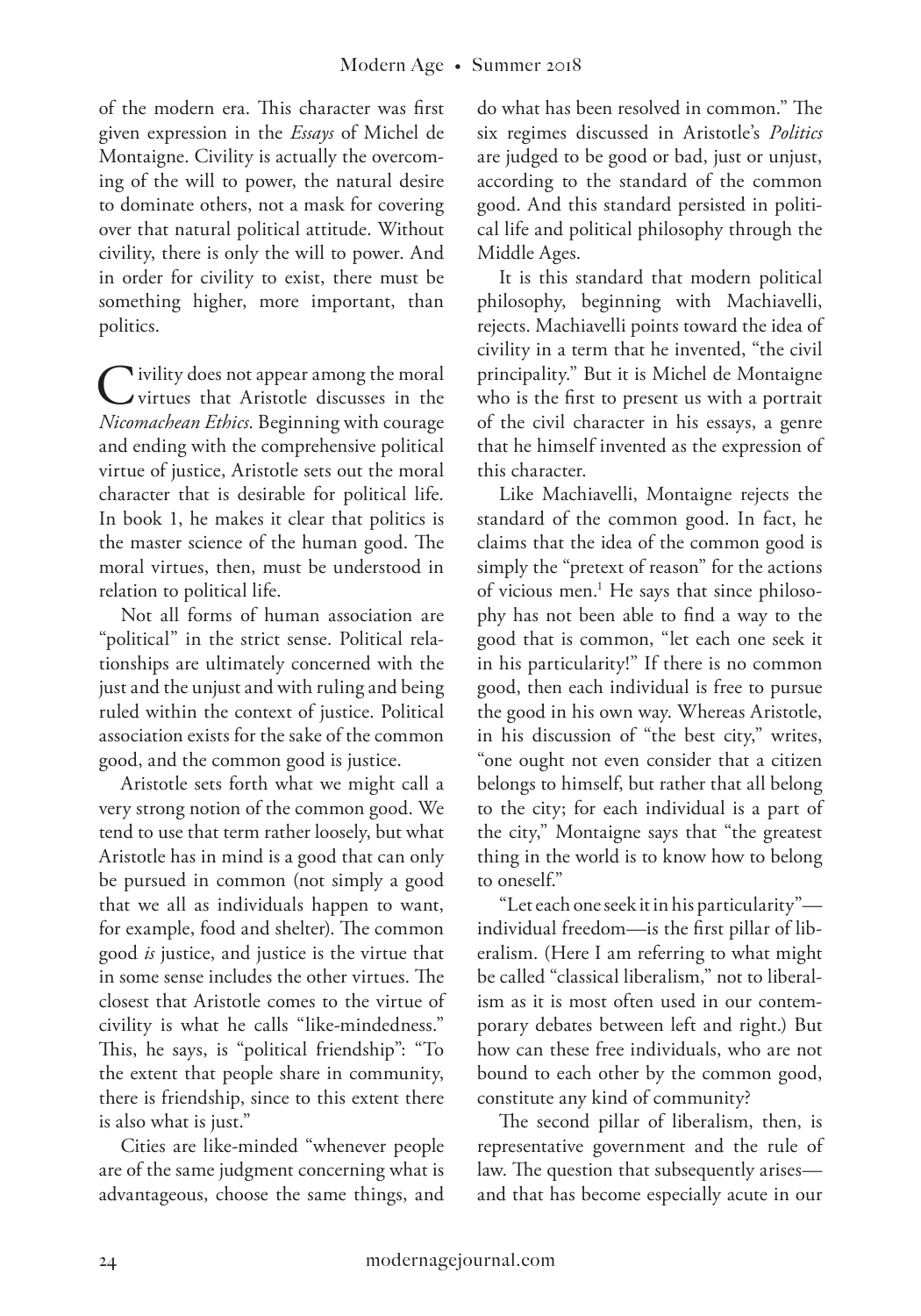Liberal Education and the Civil Character



*Free institutions such as the church are where traditions are passed on, and tradition is the foundation of a free and truly civil society*

own day—is whether the rule of law is sufficient to constitute community. This is where civility comes in. Law alone is not enough. The disposition to obey the laws must derive from a more fundamental desire to live in a community that is governed by laws. Civility is the virtue that binds free individuals in a community under laws. And as a virtue, civility is not reducible to a set of rules but requires the exercise of individual judgment.

Aristotle calls the city the "political community." Civil society is not a political community. "It is the web of associations formed by the interactions of individuals as they seek the fulfillment of the purposes peculiar to them as individuals pursuing their private happiness."2 The separation of politics from this web of free associations is essential to the existence of civil society. You simply don't have *civil* society if everything is political. The nature of civility, as it is reflected in Montaigne's character, follows from this separation of civil society from politics.

The character that Montaigne displays<br>in the essays is, first and foremost, the character of a man who desires neither to rule nor be ruled, neither to command nor be commanded. His love of freedom expresses itself in his hatred of "every sort of tyranny, both in words and acts." When he says, "I am disgusted with mastery both active and passive," he explains what he means through the story of Otanes, who had the right to pretend to the throne of Persia but abandoned that right to his companions provided that he and his family be allowed to live in the empire "outside of all subjection and mastery" except that of the ancient laws. He could not support either commanding or being commanded. Montaigne says that Otanes took the course of action that Montaigne himself would willingly have taken.

Montaigne's stance toward politics is one of detachment. Although he was elected to two terms as mayor of Bordeaux and also played a role as negotiator between princes in the civil wars of his day, Montaigne did not seek his own good in politics, either as ruler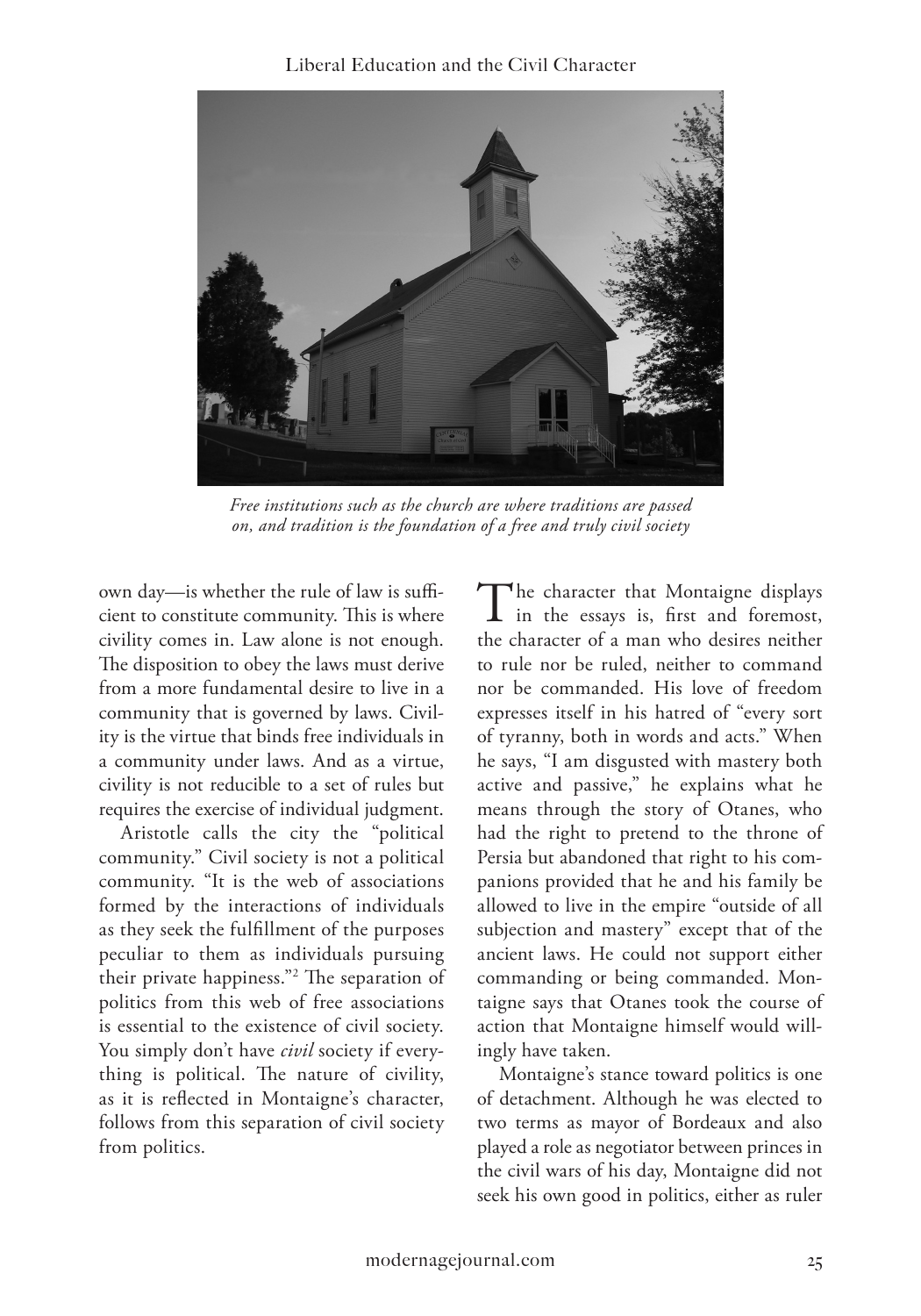or as servant to princes. Speaking of his own exercise of rule, Montaigne says that "the Mayor and Montaigne have always been two, with a very clear separation." This separation of the man from the ruler later becomes the basis of representative government.

Further, Montaigne's service to any prince was limited by the demands of his conscience. There are princes, he says, "who do not accept men halfway and scorn limited and conditional services. There is no remedy. I frankly tell them my limits....And they too are wrong to demand of a free man the same subjection and obligation to their service as they demand of a man whom they have made and bought, or whose fortune is particularly and expressly attached to theirs." He would not, he says, betray a private person for the prince. Nor will he knowingly lie for the prince. The actions of those who betray and lie for the king are not only low but "also prostitute [their] conscience."

This is why, in his essay on the education of children, he says:

If [the young man's] tutor is of my disposition, he will form his will to be a very loyal, very affectionate, and very courageous servant of his prince; but he will cool in him any desire to attach himself to that prince otherwise than by a sense of public duty. Besides several other disadvantages which impair our freedom by these private obligations, the judgment of a man who is hired and bought is either less whole and less free, or tainted with imprudence and ingratitude. A courtier can have neither the right nor the will to speak and think otherwise than favorably of a master who among so many thousands of other subjects has chosen him to train and raise up with his own hand. This favor and advantage corrupt his freedom. . . and dazzle him.

Montaigne's detachment from politics is a "limited and conditional" service.

There are many aspects of Montaigne's character that contribute to his presentation of civility, but I will emphasize here only one. Montaigne holds that the social bond is truth. "Since mutual understanding is brought about solely by way of the word, he who falsifies it betrays human society. It is the only instrument by means of which our wills and thoughts communicate; it is the interpreter of our soul. If it fails us, we have no more hold on each other, no more knowledge of each other. If it deceives us, it breaks up all our relations and dissolves all the bonds of our society." Lying is such a destructive vice because "we are men and hold together only by our word." Truth is the "first and fundamental part of virtue," and "the first stage in the corruption of morals is the banishment of truth."

Therefore, free speech and the free expression of opinion are fundamental to civil society and civility. Montaigne describes himself as open to all opinions and to heated discussion. "I do not at all hate opinions contrary to mine. I am so far from being vexed to see discord between my judgments and others', and from making myself incompatible with the society of men because they are of a different sentiment and party from mine, that on the contrary, since variety is the most general fashion that nature has followed, and more in minds than bodies...I find it much rarer to see our humors and designs agree. And there were never in the world two opinions alike, any more than two hairs or grains. Their most universal quality is diversity." The most important diversity, then, is diversity of minds.

In "Of the Art of Discussion," he elaborates on the attitudes that free speech requires. "I enter into discussion and argument with great freedom and ease, inasmuch as opinion finds in me a bad soil to penetrate and take deep roots in. No propositions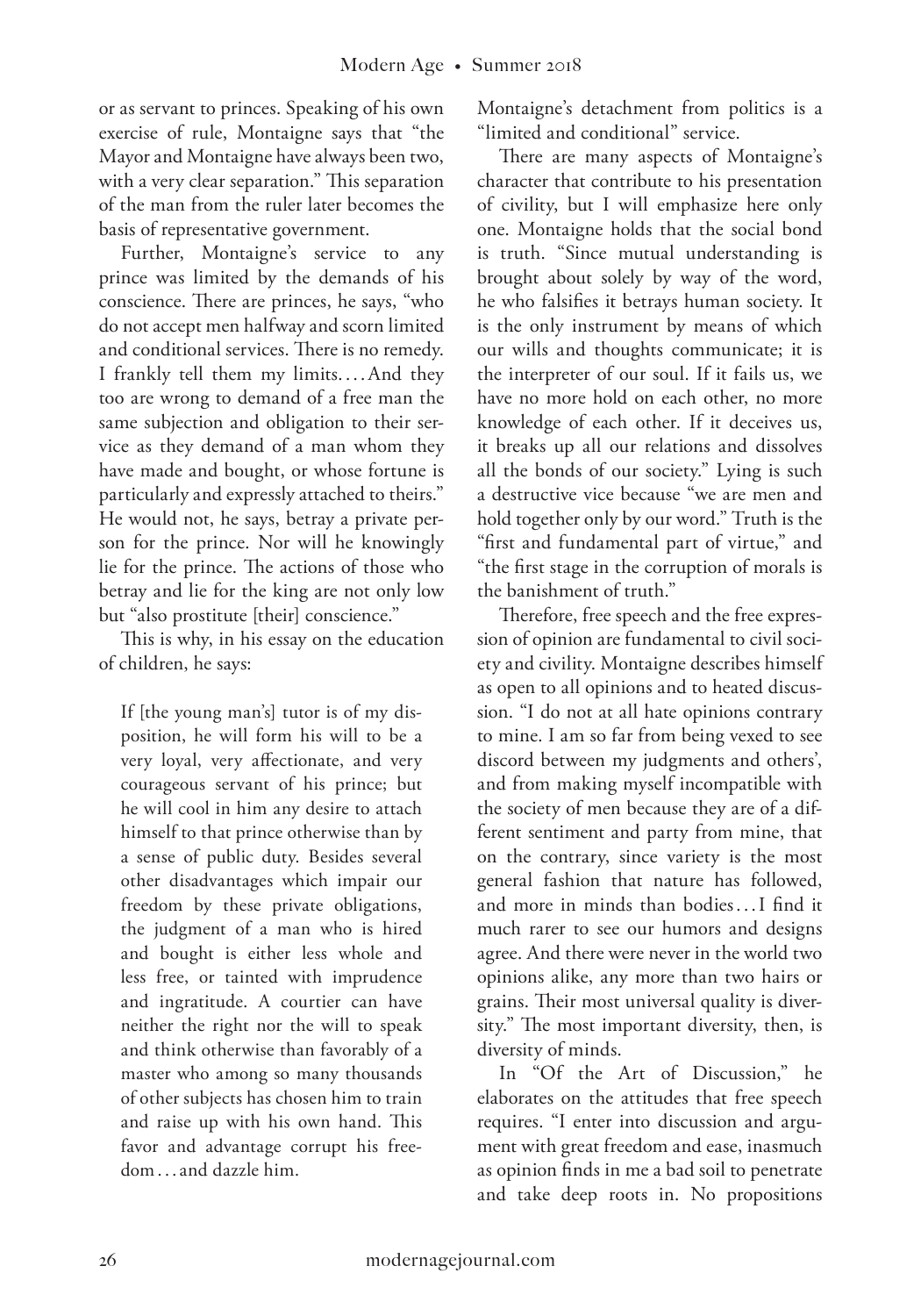astonish me, no belief offends me, whatever contrast it offers with my own." He is not offended nor does he respond with anger: "So contradictions of opinions neither offend nor affect me; they merely arouse and exercise me....When someone opposes me, he arouses my attention, not my anger."

Montaigne associates the inability to converse in this manner with a tyrannical disposition: "It is always a tyrannical ill humor to be unable to endure a way of thinking different from your own." In fact, in what may be the only instance in the *Essays* where he refers to himself as perfect, he says with respect to bantering and joking: "I am perfect in forbearance, for I endure retaliation, not only sharp but even indiscreet, without being disturbed."

The sociologist Edward Shils notes that liberal democratic regimes place great burdens on the civil sense because they permit open conflict and acknowledge and thus encourage partisanship. Civility, however, requires a transcendence of partisanship. This is possible only if politics is not the most important domain of human life. And this is what is implied in Montaigne's detachment from politics. The criterion by which civil politics operates is a solicitude for the interest of the whole society, for the community that is distinguished from the ruler-ruled relationship. Civility, then, is "the concern for the maintenance of the civil society as a civil society," that is, as a society of free association of individuals.3 If there is nothing above politics, namely, the community of civil society, then politics itself cannot be civil.

Shils argues that, as unlikely as it may sound, societies that do not know individuality and individual freedom also live without a sense of civil affinity, for civility is "shriveled and shrunken by fear."4 In his "Trust, Confidence, and the Problem of Civility," Adam B. Seligman also shows us something of the way civility assumes the freedom of

individuals. The existence of a civil, free society depends upon trust. "Trust becomes necessary in the face of the free, autonomous, and hence unknowable individual. This selfregarding individual stands at the source of the new terms of civility and friendship that define the modern age." The need for trust made the idea of the "promise" central to early modern political theory. A civil society requires a shared belief in the act of promise keeping. "It is only when agency, in the freedom of promise keeping, can come to play a major role, that trust must also come to play a part in defining interpersonal relations. Trust is not only a means of negotiating risk; it implies risk," namely, writes Seligman, the risk "inherent in the other person's agency."5

Seligman uses the etiquette of smoking as an example of the way in which agency, risk, and trust function in a free society. Before the days of laws governing smoking, he would ask those around him if they would mind if he smoked. If anyone objected, he would not light up. Seligman explains that "by voluntarily refraining from smoking and so circumscribing my will in favor of the interests of a stranger, I was establishing, in however passing, fleeting and inconsequential a matter, a social bond." The act of asking permission to smoke is a recognition of the choice that the other must make to conform or not to our wishes. We thus recognize his agency and, in so doing, recognize his selfhood.

But now there are all kinds of legal restrictions on where it is permissible to smoke. The proliferation of legal constraints eliminates both the need and the opportunities for civility in this matter. Seligman sees the proliferation of legal norms as inimical to the development of the trust that is necessary for the virtue of civility. "In the absence of trust we have 'speech codes' and other forms of regulation of interpersonal behavior." Further, much of this regulation is framed in terms of collective identities (ethnicity, gender, sexual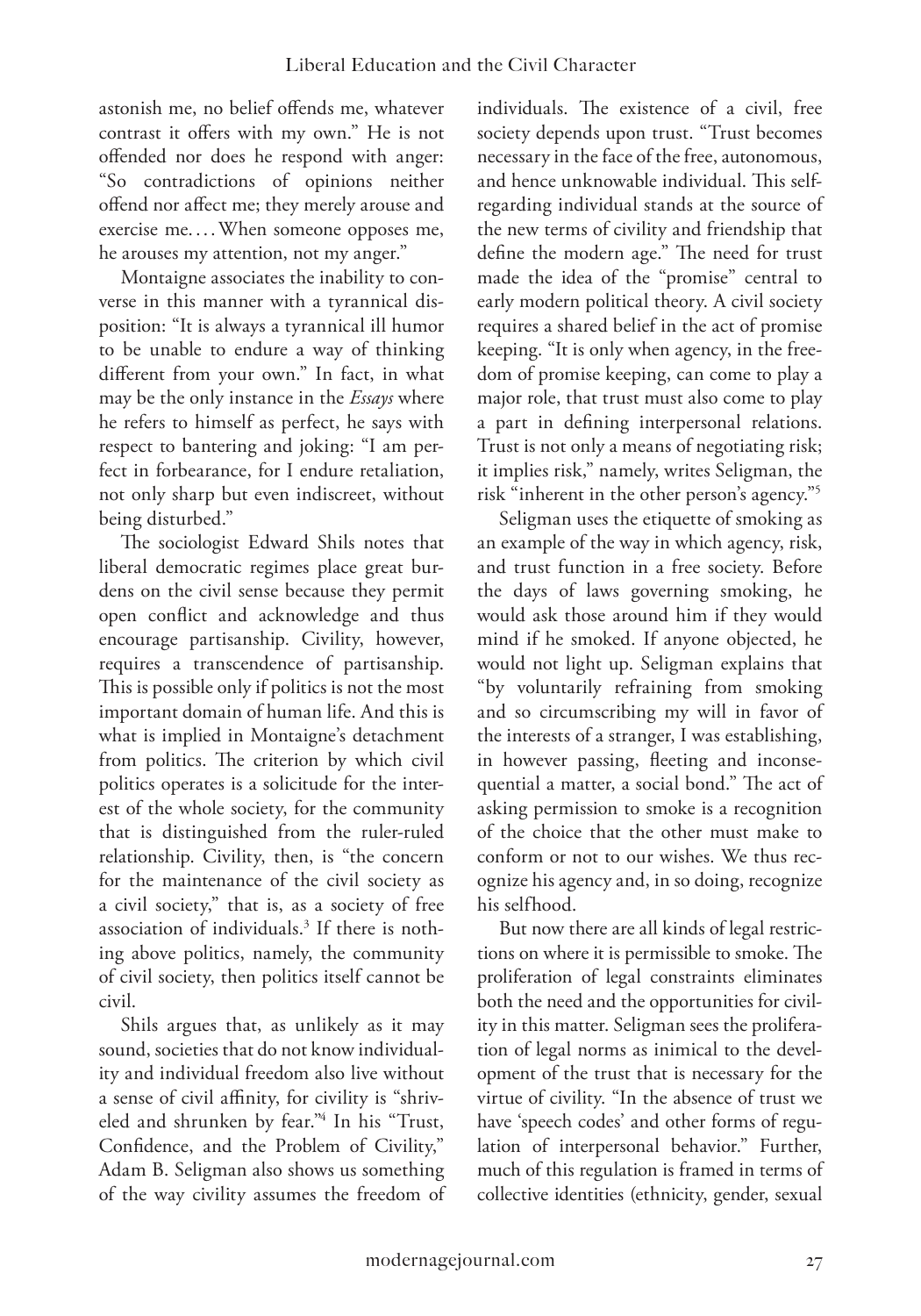preferences). But group identity is precisely what civil society is supposed to surpass.

The role of individual freedom in the maintenance of a civil society is, as seen in Montaigne, especially significant with respect to freedom of speech. "Speech codes" and the enforcement of politically correct speech are inimical to civility, although these are often defended as supposedly necessary to civility.

In his "Civility and the Limits of the Tolerable," Edwin J. Delattre argues against this ethos of political correctness. In particular, he is critical of the prevalent idea that tolerance of differences and being "nonjudgmental" are the highest virtues and that judging others or their ways of thinking, feeling, and acting is itself uncivil. On the contrary, such ideas are actually destructive of the virtue of civility because there is an essential difference between respect and nonjudgmental tolerance. Tolerance "normally presupposes judgment in the sense that we *tolerate* what we have judged to be in some way wrong, deficient, or objectionable, but not to merit our interference." The idea that being civil means being nonjudgmentally tolerant reduces civility to a "demeaning sensitivity."6

We see this servile sensitivity in the substitution of the autobiographical revelation for the normative assertion or judgment. "The assertion that X is false or wrong demands justification, the giving of reasons, respect for evidence, knowledge of relevant fact and principles, etc. The autobiographical report 'I am not comfortable with X' cannot be logically criticized," Delattre writes. This exclusion of reason from discourse is, in effect, uncivil.

"When civility becomes a sensitivity that, like indiscriminate tolerance, casts aside regard for the truth, it bears little resemblance to civility understood as liberal learning, manners and morals, or behavior appropriate to the discourse of civilized people, or even plain courtesy," he continues. "Indeed, where the idea of civility is equated with the

idea of sensitively coddling sensitivities that make us too frail to bear the truth, civility can no longer be associated with our having any sort of genuine and decent respect for one another. It is, after all, an expression of pity, not of respect, to say of persons that they are too sensitive, too fragile, ever to bear learning that they have made, or are making, a mistake."

This demeaning and servile sensitivity reduces the individual to a whimpering victim, usually a mere member of a victim group, rather than affirming the individual as an independent moral agent. Genuine respect for others means treating them as intelligent human beings who have the willingness and the strength to bear disagreement and criticism.

Peter Thiel, the cofounder of PayPal, has argued that political correctness, not income inequality, racism, or sexism, is actually the central problem in our universities and our society because it is a form of thought control that accounts for the expanding timidity in American society: "Properly understood, political correctness is an unwillingness to think for oneself, a fear of stepping outside the bounds, this incredible pressure to conform. It is the core problem in our universities and our society at large."7

Politically correct speech is inimical to civility because it prevents the development of the virtue of civility. Civility is not a set of rules for the smooth functioning of society: it is a moral character and an ability to make moral judgments that is enjoyed by the person who possesses it. Civility includes respect for others and respect for oneself as a moral agent who can think for himself.

The conditions for a free civil society are tradition and free institutions. At first sight, tradition and freedom may seem like opposites, but in fact tradition is necessary for society because respect for the individual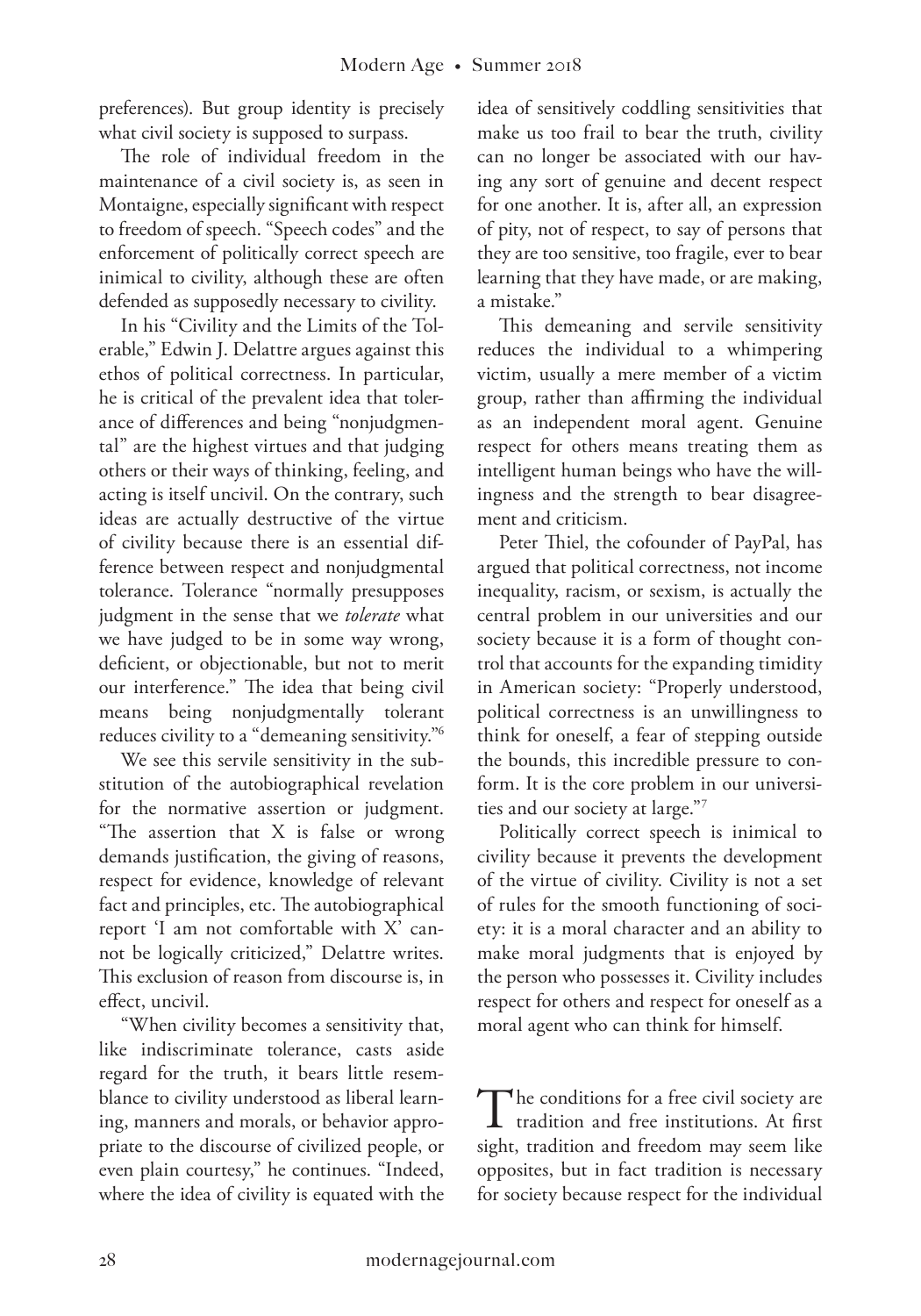comes from tradition, especially religion. And free institutions (family, church, university) are where tradition is inculcated and strengthened.

In order to see the role that tradition plays in civil society, it is helpful to contrast tradition with ideology. Shils defines ideology as the belief that "politics should be conducted from the standpoint of a coherent, comprehensive set of beliefs which must override every other consideration." Ideology radiates into every sphere of life: it replaces religion and rules over philosophy and even family life. Ideological politics is an orientation toward an "ideal," with the conviction that the attainment of the ideal will institute a condition of perfection, a new order in which all the evils of the existing system will have been overcome. Therefore, ideology breeds "a deep distrust of traditional institutions" (such as family, church, schools) as the source of these evils and as obstacles to progress toward the ideal.8 For ideological politics, writes Shils, the highest end is "a purified and perfected society."

The political philosopher Michael Oakeshott describes a political ideology as an abstract principle or set of principles for determining what end should be pursued. Sometimes this is a single abstract idea such as freedom or equality; sometimes it is a complex scheme of related ideas, such as democracy or Marxism. Those who see politics this way believe that an ideology can take the place of understanding the tradition of political behavior. But for Oakeshott, every political ideology is an abstraction from and therefore a distortion of a tradition of political activity.9

In a free society, tradition can never be supplanted by calculation, reason, or power. One of the most important differences between ideology and tradition is that tradition is not just ideas, or a "system" of ideas, but includes sentiments and sensibilities. It is what Oakeshott calls "a flow of sympa-

thy." Tradition is the social bond. Force and coercion are aspects of social order, but it is not possible to maintain a social order based solely on these considerations. Social order rests on those precontractual elements of solidarity whose source is the sacred.<sup>10</sup>

Unlike ideology, tradition is not about ideals. It is not concerned with attaining a condition of perfection and is not just about the future. But neither is it just about the past. The social bond, the sense of affinity on which civil politics rests, is not the work of the moment but connects us to those who have lived, are living, and will live within that bond. The social bond in a free society depends upon recognition of the individuality and freedom of each of the participants. Shils argues that our appreciation of the autonomy and intrinsic worth of the individual human being and of the value of his self-expression is fundamentally an appreciation of the sacredness of his existence. And that appreciation can come only from religious tradition.<sup>11</sup>

While it may seem that a strong sense of tradition within a civil society inhibits change, correction, and improvement, Shils claims that criticism, correction, and improvement of any institution requires the context that is provided by tradition because tradition provides an underlying stability. "Order is preserved by the integration of conflicting interests, the authority of tradition and law, and by leaving an area for the conflict of interests to work itself out freely."12

Civil society consists of "institutions which hedge about the power of the state" and presupposes a government of limited powers. The separation of civil society from the state or government requires the safeguards of competing political parties, a representative legislature, an independent judiciary, and a free press. But civil society also requires free institutions that are not only independent of government control but that set limits on the power of the government. Shils mentions especially the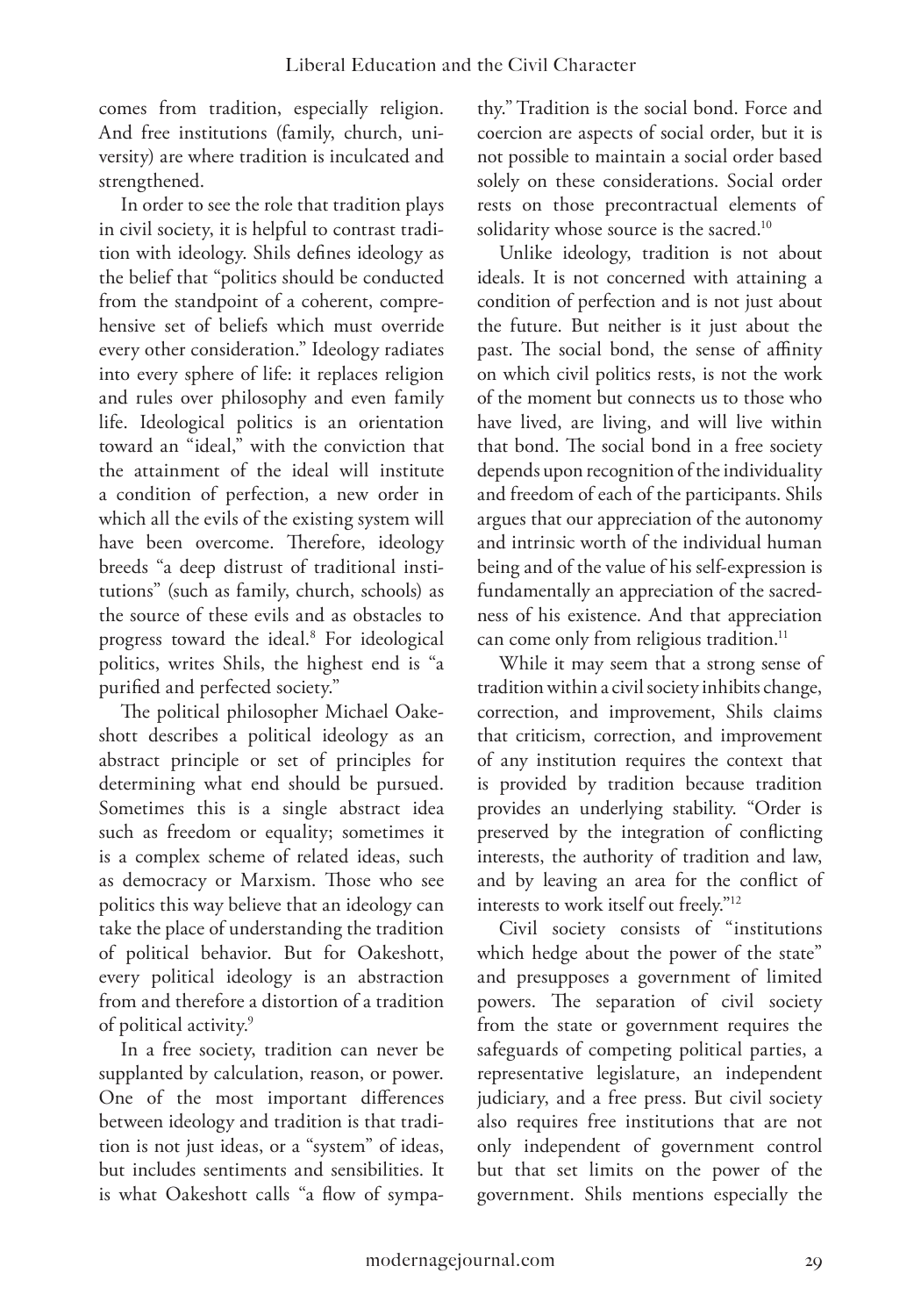moral, religious, intellectual, and economic institutions that have authority and autonomy, and that, at the same time, foster the virtue of civility. If there is no civil society, if the state oppresses and suppresses these free institutions, then "the government is subject to no higher authority than itself" and there is no power or authority that transcends the power of the state. "A totalitarian society is the antithesis of civil society."13

I have already mentioned Shils's discussion of the role of religion in the formation of the civil character. Shils also makes the case that the free market helps to foster independent judgment, a fact that became obvious with the collapse of the communist regimes of the Soviet Union and Eastern Europe. The institution of private property and the autonomy of the market guarantee the autonomy of other institutions as well.

Finally, the independence of the universities is crucial to the maintenance of civil society. Shils argues that the universities should, in principle, be "an authority standing outside the political struggle."14

We turn then to the university in order<br>to take up the question of the relationship of liberal education to the virtue of civility. Two views dominate current discussions of the meaning and purpose of liberal education. First, the claim is often made that college must be a "safe space" in which everyone's feelings must be respected and no one should be made to feel uncomfortable. College is the safe space in which we learn to be tolerant and nonjudgmental. Second, we are told that the purpose of liberal education is to foster "critical thinking."

On the face of it, these two positions are contradictory. Doesn't "critical thinking" have to make us uncomfortable? What is it that we are encouraged to criticize if everything must be tolerated? What *is* critical thinking?

Martha Nussbaum provides a good example of the view that the purpose of liberal

education is to foster critical thinking. In her book *Not for Profit: Why Democracy Needs the Humanities*, Nussbaum claims that the spirit of the humanities is "critical thought" and that the ideal to be sought in the study of the humanities is "critical questioning." She explains that what critical thinking entails is "a hatred of dead and imprisoning traditions."<sup>15</sup>The goal of our teaching of critical thinking is to make students "responsible democratic citizens" and to make them "complete citizens who can think for themselves, [and] criticize tradition." So "critical thinking" is, first and foremost, criticizing tradition. But this is to be done in service to democratic ideals. In other words, "critical thinking" is the defense of the prevailing ideology, the criticism of tradition by the standard of an ideal of perfection.

Yet in truth liberal education is neither about creating a "safe space" nor about "critical thinking" but about the formation of judgment. In John Henry Newman's words, it is about the formation of the "philosophical habit of mind." As Montaigne says in his essay on this subject, the education, work, and study of the student aim only at forming his judgment, a work that is all his own. Forming the judgment is making the tradition one's own. One's judgment is one's individuality: it is "thinking for oneself." As Newman describes this in *The Idea of a University*, judgment is "intellectual self-possession."16

Contrary to the view that college is supposed to create a "safe space" by teaching that tolerance is the highest virtue and that we must be nonjudgmental, Edwin Delattre argues that education is supposed to cultivate intellectual powers and moral sensibilities, including intellectual honesty and discrimination, and the clear awareness that the well-mannered exposure of error is neither uncivil nor intolerant. "As long as a sentimental relativism pervades our institutions, we must expect cynicism within them,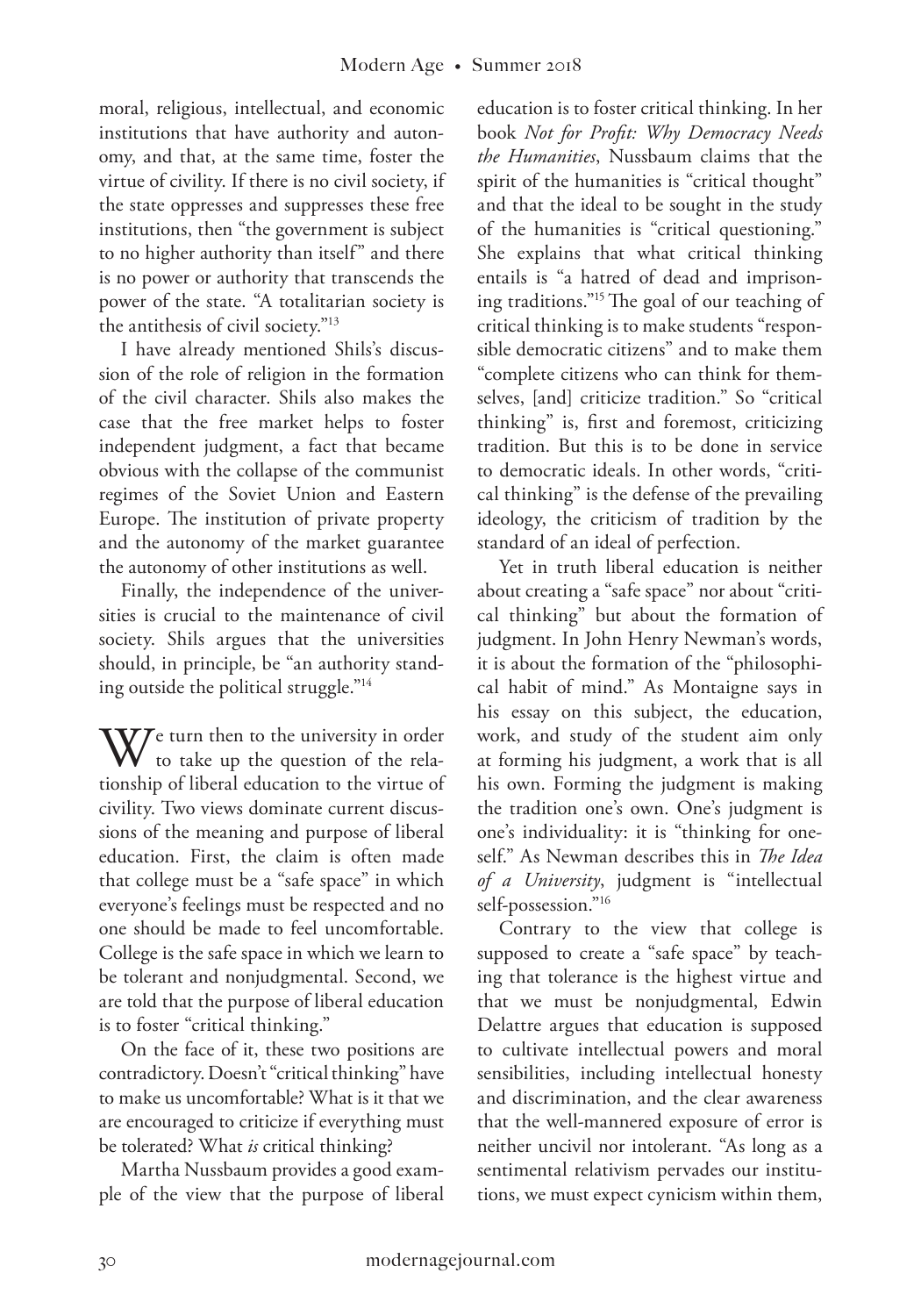and opposition to intellectual and moral seriousness, self-knowledge, and wisdom."17

Contrary to Nussbaum, thinking for oneself can only be done against the background of the tradition. That is why we study the history of philosophy. As Michael Oakeshott puts it: our inheritance—our tradition—is "the ground and context of every judgment of better and worse." Cultivating judgment requires engagement with the tradition because, as Oakeshott says, "to see oneself in the mirror of the present world is to see a sadly distorted image of a human being." The task of the teacher is to free his pupils from servitude to the present, to current dominant feelings, emotions, images, ideas, and beliefs.18 Education is not about "the fleeting wants and sudden enthusiasms" of contemporary life. It requires direction and restraint, and so it cannot be immediately connected with the current wants or "interests" of the learner. Good judgment requires what Oakeshott calls the "discipline of inclination" that fosters the habits of attention, concentration, exactness, courage, and intellectual honesty.<sup>19</sup> In other words, although judgment must ultimately be exercised with respect to the choices that must be made in everyday life, it cannot be acquired by attention to the "burning questions of the day": it is the tradition that is the ground and context of judgment.

In his essay on "The Voice of Poetry in the Conversation of Mankind," Oakeshott quotes William Cory, master at Eton, in his address to his students: "You go to a great school not so much for knowledge as for arts and habits; for the habit of attention, for the art of expression, for the art of assuming at a moment's notice a new intellectual position, for the art of entering quickly into another person's thoughts, for the habit of submitting to censure and refutation, for the art of indicating assent or dissent in graduated terms, for the habit of regarding minute points of accuracy, for the art of working out what is possible in a given time, for taste, discrimination, for mental courage and mental soberness. Above all you go to a great school for self-knowledge."20

Learning to think is "learning to recognize and enjoy the intellectual virtues": disinterested curiosity, patience, intellectual honesty, exactness, industry, concentration, doubt, sensibility to small differences, the ability to recognize intellectual elegance, and the disposition to submit to refutation. The intellectual virtues cannot be reduced to "critical thinking." It is especially remarkable that, for Oakeshott, the most important achievement of liberal education with respect to judgment is "the ability to detect the individual intelligence" that is at work in every human being, that is, to detect the "style" of another human being in what he says. Style is "the choice made, not according to the rules, but within the area of freedom left by the negative operation of rules."21 In other words, it is the way in which the individual exercises his judgment. So judgment is what constitutes individuality and, at the same time, makes possible the recognition of individuality in others. Liberal education, then, is for the sake of the individual himself, but, at the same time, it fashions him as a civil character.

The contrast between "critical thinking" (which I have associated with defense of ideology) and judgment (which I have associated with the appropriation of tradition) can be further elucidated with respect to the study of political philosophy. If the study of political philosophy is limited to the discussion of "the burning questions of the day," it can give us little guidance about how to think about these questions. Political reasoning, according to Oakeshott, is not about ideals of perfection to be achieved in the future but about intimations of what is already present in the tradition. If we see political reasoning that way, "our mistakes of understanding will be less frequent and less disastrous" because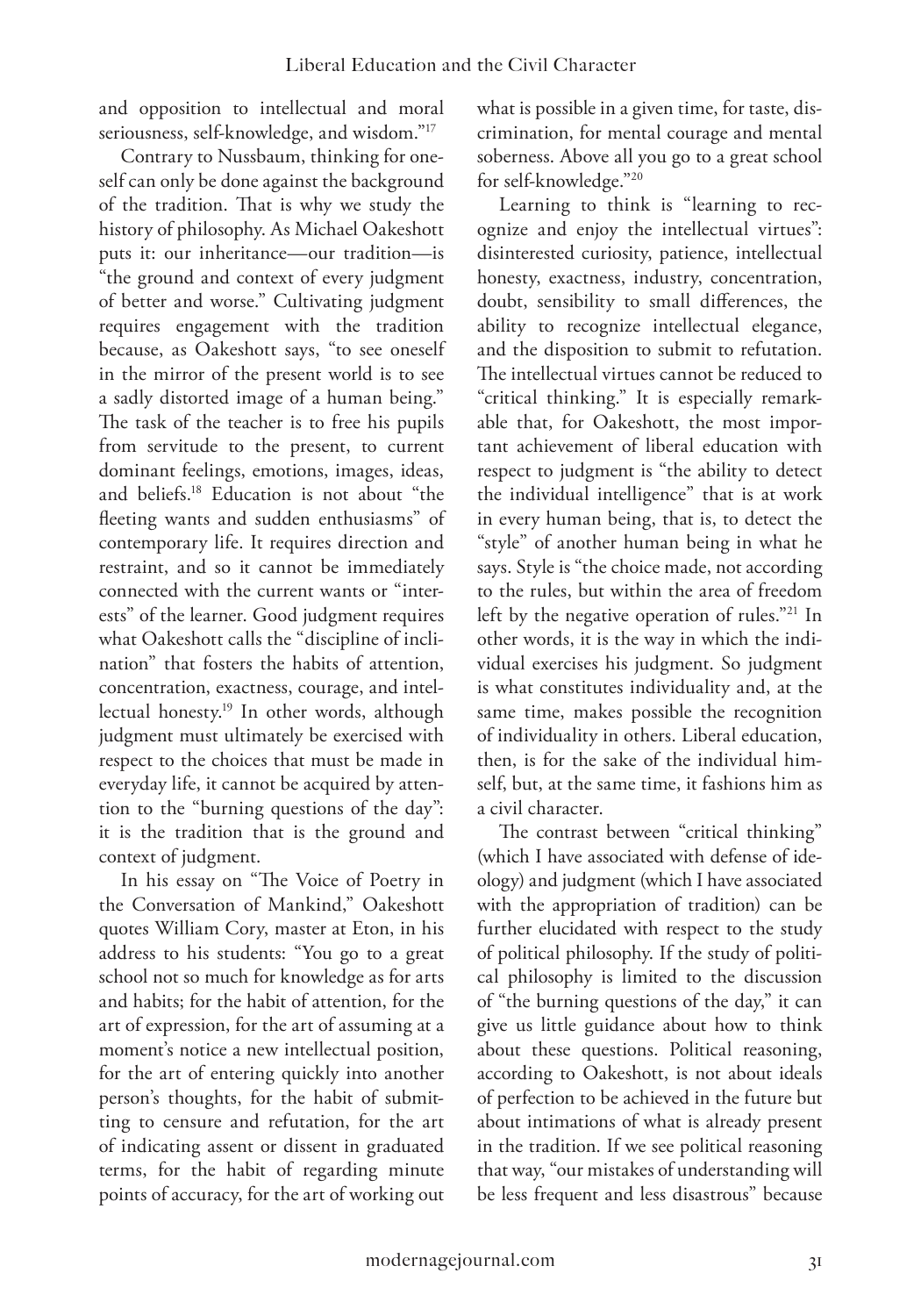we will escape the ideological illusion that we can remodel society according to a dream or a principle.22 Liberal education helps us to cultivate "the highest and most easily destroyed of human capacities," the "negative capability" that is the ability to suspend one's judgment.23 The study of the history of political philosophy fosters a skeptical understanding of political activity. "The more thoroughly we understand our own political tradition, the more readily its whole resources are available to us, the less likely we shall be to embrace the illusions which wait for the ignorant and the unwary: the illusion that politics can get on without a tradition of behavior."24

Most important, philosophy leads us to

consider the place of politics within our total experience. Philosophy is not ideology or the defense of ideology. Philosophy allows us to see more clearly what is more important than politics. Politics is not everything. And not everything is politics.

The virtue of civility rests on this conviction of the limits of politics and this acceptance of the imperfection of political and social life. To conclude with a quotation about liberal education from none other than the founder of liberalism: "Education," says Machiavelli, "by making you a better knower of the world, makes you rejoice less in the good and be less aggrieved with the bad."<sup>25</sup>

## **Notes**

- 1 References are to the English translation of Donald Frame, *The Complete Essays of Montaigne* (Stanford, CA: Stanford University Press, 1943).
- 2 Francis Slade, "Two Versions of Political Philosophy: Teleology and the Conceptual Genesis of the Modern State," in *Natural Moral Law in Contemporary Society,* ed. Holger Zaborowski (Washington, DC: The Catholic University of America Press, 2010), 250.
- 3 Edward Shils, *The Virtue of Civility,* ed. Steven Grosby (Indianapolis, IN: Liberty Fund, 1997), 346.
- Ibid., 61.
- 5 Adam B. Seligman, "Trust, Confidence, and the Problem of Civility," in *Civility,* ed. Leroy S. Rouner (Notre Dame, IN: University of Notre Dame Press, 2000), 68–69.
- 6 Edwin J. Delattre, "Civility and the Limits of the Tolerable," in *Civility,* ed. Leroy S. Rouner (Notre Dame, IN: University of Notre Dame Press, 2000), 154–55.
- 7 Peter Thiel, ISI Dinner for Western Civilization, October 23, 2014.<br>8 Shils. 26–27
- 8 Shils, 26–27.
- 9 Michael Oakeshott, *The Voice of Liberal Learning,* ed. Timothy Fuller (Indianapolis, IN: Liberty Fund, 2001), 164–72.
- 10 Seligman, 68.<br>11 Ibid., 110.
- Ibid., 110.
- 
- 12 Ibid., 118.<br>13 Ibid., 73. 13 Ibid., 73.
- Ibid., 87.
- 15 Martha Nussbaum, *Not for Profit: Why Democracy Needs the Humanities* (Princeton: Princeton University Press, 2010), 68.<br>16 Iohn Henry Newman. *The Idea of a University* (Notre Dame. IN: University of Notre Dame Press,
- 16 John Henry Newman, *The Idea of a University* (Notre Dame, IN: University of Notre Dame Press, 1982), 115.
- 17 Delattre, 166–67.
- 18 Oakeshott, 42–43.<br>19 Ibid 68–69
- Ibid., 68-69.
- 20 From William Cory, Master at Eton, quoted in Michael Oakeshott, "The Voice of Poetry in the Conversation of Mankind," in *Rationalism in Politics* (Indianapolis, IN: Liberty Press, 1991), 491–92.
- 21 Oakeshott, 59.<br>22 Ibid., 174–75.
- Ibid., 174-75.
- 23 Ibid., 148.
- 24 Ibid., 184.<br>25 Niccolo M
- 25 Niccolo Machiavelli, *Discourses on Livy,* trans. Harvey C. Mansfield and Nathan Tarcov (Chicago: University of Chicago Press, 1996), bk. 3, chap. 31, p. 283.